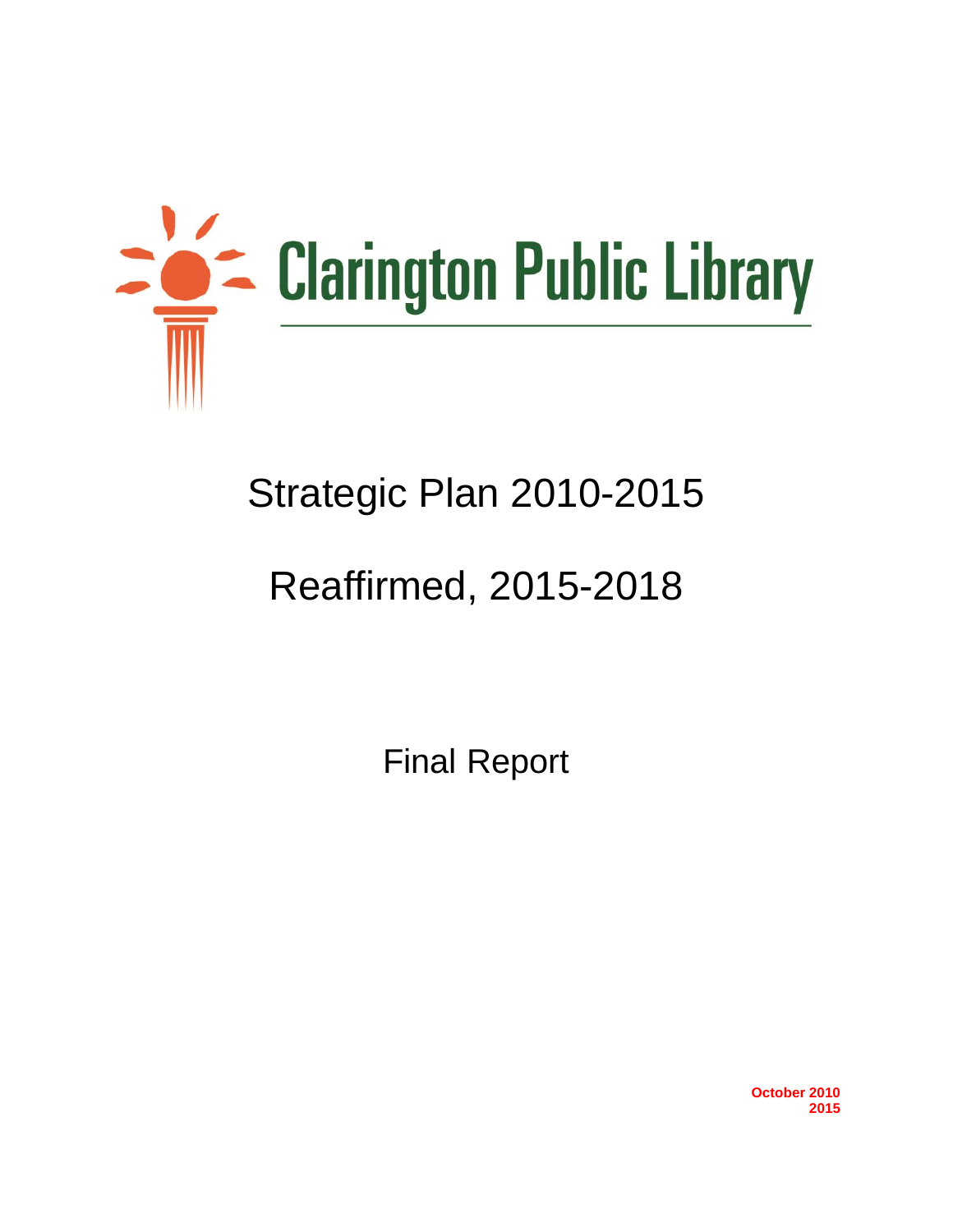## **A MESSAGE FROM THE LIBRARY BOARD CHAIR**

In recent months the Clarington Public Library (CPL) Board engaged in a strategic planning process to consider the Library's future and the contribution it can make to the community. It is proud of the services that it provides to residents and is committed to continuing to provide the best possible library services. It is encouraged by the response to improvements such as the new branch library in Newcastle and by the continuing high rate of approval from library users.

This tradition of excellence in library services will continue. CPL will maintain and in every way possible enhance its standards of service with relevant resources and technology, knowledgeable staff, and attractive and welcoming facilities. While the Library Board is committed to continuing to provide the services that residents have to come to expect from CPL, it also believes that the Library can play an even more significant role in the community. It recognizes that the Municipality will experience great change in the next decade with population growth and the accompanying changes in the demographic profile, economic base and urban form. At the same time, larger social and cultural developments associated with new technologies, lifestyles and values will also transform the community. Many of these changes, and particularly those dealing with technology, have a special significance for the Library.

Recognizing that Clarington is on the verge of significant social and economic change, the fundamental question the Library Board addressed in the Strategic Plan is *"how can the Clarington Public Library impact its community and make a difference over the next decade"*? This Strategic Plan answers those questions and defines the library's distinct role in the community. This role involves creating community, catalyzing social engagement and *crafting dynamic services.* It is reflected in the Library Vision, Strategic Directions and Action Plans of the Strategic Plan.

The Clarington Public Library Board is committed to realizing the goals outlined in this Plan. As it moves forward, the Library will continue to work with other municipal, public and private organizations as no one agency can be all things to all people. It will work with the Municipal Council and other stakeholders to ensure the Library remains a vital and essential part of the changing community.

Sincerely

Gail Rickard, Chair Clarington Public Library Board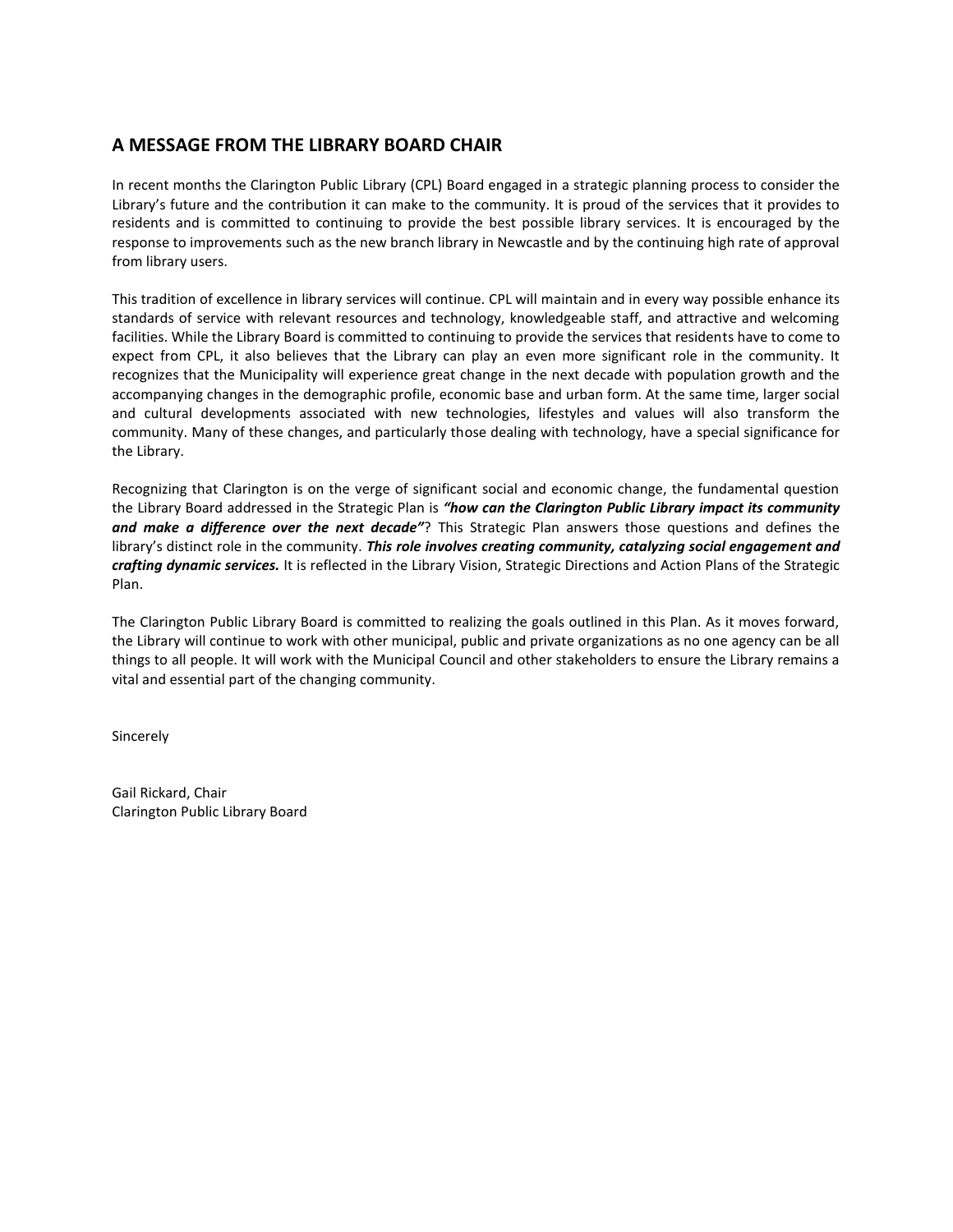#### **THE LIBRARY TODAY**

 $\overline{a}$ 

The Strategic Plan charts a course for the future based on a solid understanding of current services and the opinions of community stakeholders, the ways in which the community is changing and broader social trends affecting library services. Here is a brief summary of the research that created the context for the Strategic Plan<sup>1</sup>.

As CPL looks to the future with the development of a new Strategic Plan, it will build upon a solid foundation of community support for existing services. In the past ten years new libraries in Bowmanville and Newcastle, complementing existing facilities in Courtice and Orono, have demonstrated the Library's commitment to keep pace with the changing needs of its residents. These facilities have allowed CPL to enhance its resources and expand its services. Public library services are consistently evaluated in a positive manner and enjoy high levels of community support.

Maintaining current levels of service demands a continuing investment in the Library as the population and the digital society grow. Growth and technology will bring other changes and new expectations of the Library. The Library will focus on making an even greater contribution, adopting new roles and engaging the residents to retain community support and add to Clarington's quality of life.

The Strategic Plan is the Library Board's commitment to achieve that objective.

- CPL operates from 4 branches with a combined circulation of 651,407 (2009)
- **With a new branch opened in Newcastle in** 2009, CPL provided over 42,000 sq ft of library space; this will need to be expanded significantly to accommodate growth to 2031.
- **IF 11 2009, the libraries accommodated over** 320,000 visitors with a further 175,000 virtual visits; to put this in perspective Clarington's population is 77,800 (2006 census)
- **Close to 50% of the population are** cardholders and CPL has seen both circulation and library visits per capita grow in recent years
- **Users consistently report high levels of** satisfaction with library services, pointing to excellent facilities, success in serving rural and urban areas, strong collections, and knowledgeable staff
- **EXEDER** Community stakeholders and Library staff most often identify programming, expanded community engagement and partnerships, and outreach/marketing as areas where CPL could make improvements.
- **Closer working relationships and joint** planning and program development with agencies offering similar services were frequently identified opportunities for the future.

 $<sup>1</sup>$  An Environmental Scan background report documents the research undertaken for the Strategic Plan. This background report includes a</sup> socio-demographic profile, summarizes input from users and community stakeholders, describes selected features of current library services, and discusses future trends.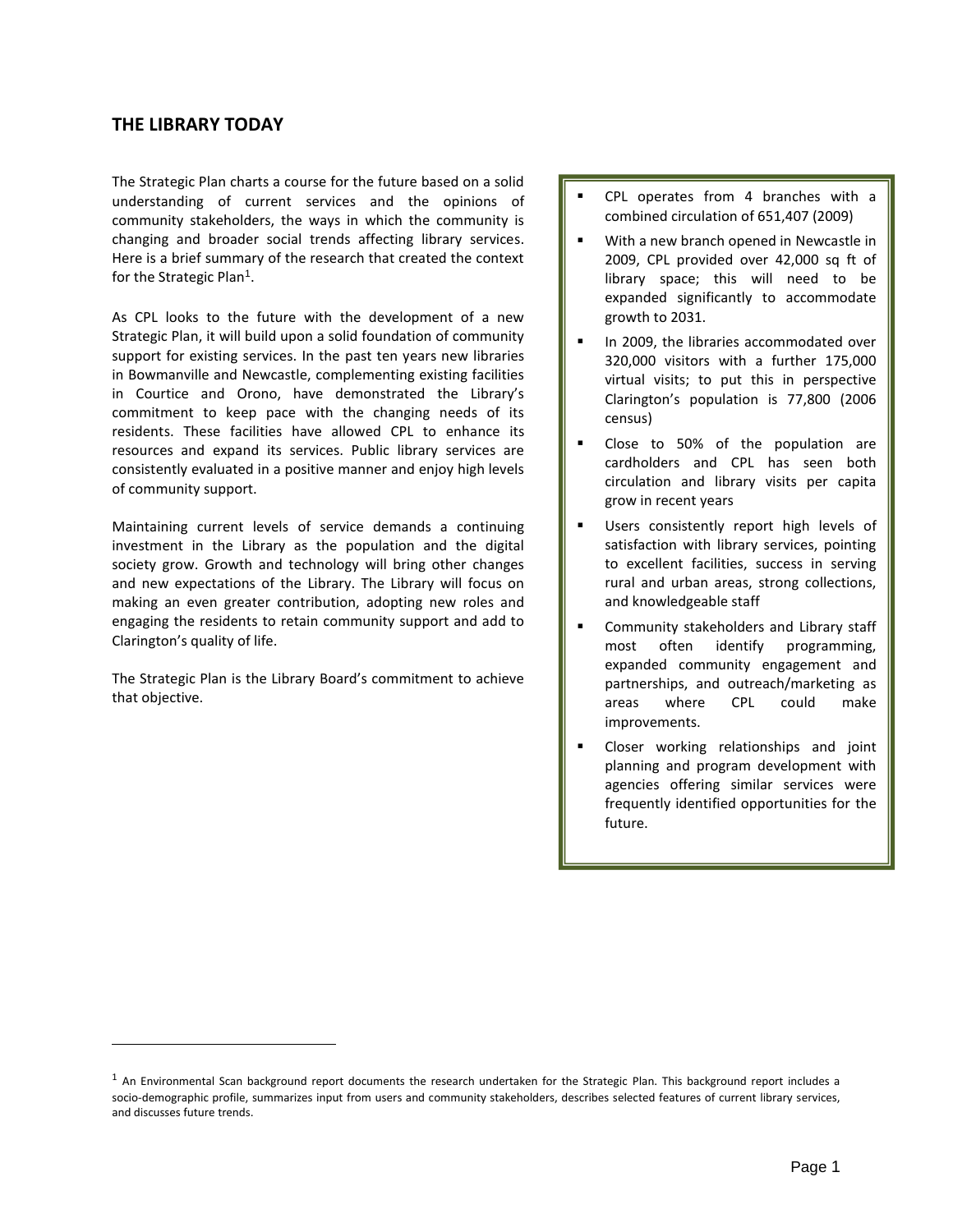## **FUTURE TRENDS FOR CLARINGTON AND ITS LIBRARY SERVICES**

During the next twenty years Clarington will change and so will the Library. Demand for library services will increase due to population growth and the changing age, income, education and ethnic profile of the community.

The significant growth suggests a major shift for the Library and for other community agencies in Clarington. Retaining the desirable characteristics associated with the community in the past while accommodating this growth presents both opportunities and difficulties for everyone.

In Clarington's community of communities the Library can play a significant role by putting knowledge in people's lives, contributing to community initiatives that address Clarington's future and collaborating with partners in education, heritage, business and government. It also has a special role to play with other arts and cultural organizations in building the 'creative city, organizations that are increasingly recognized as the catalyst for economic growth in the future.

As a connector, it can make a difference by actively engaging in the issues facing the Municipality of Clarington.

The social and economic future of all Ontario municipalities will be tied increasingly to technology, the exchange of information, creativity and innovation in a knowledge based society. In the library's central role as a connector, it will train, inspire, link and support residents to maximize their potential to participate actively in the ongoing transformation of Canadian society.

- The population will grow from 77,820 in 2006 to roughly 135,000 in 2031, a 74% increase
- New residents will be more affluent with highly skilled occupations and higher expectations for library service
- Currently close to 90% of Clarington residents are Canadian born and 98% speak English at home. In the future, the population will be increasingly diverse, both ethnically and linguistically
- **While Clarington's population will age consistent** with all Ontario communities, new growth will result in relatively higher proportions of young families
- Technology will continue to transform society and the role of all information providers, including the library
- **Trends indicate the library of the future will** increasingly be integrated with a broader range of community services and libraries will have a larger role to play in the social and economic affairs of the community
- **There will be increasing demand for audio and** visual live-streaming, mobile and wireless services and increasing ownership of high tech devices for access (iPods, Blackberries, Kindles, smartphones)
- Growth can be expected in a wide variety of Internet activities and social networking

Integrated service delivery systems where most services are delivered collaboratively will increasingly be the norm

 All service providers will be called upon to address greater diversity in their marketplace with distinct generational lifestyles (Zoomers, Millenniums etc.) rooted in differing values and characterized by different expectations, needs and behaviours.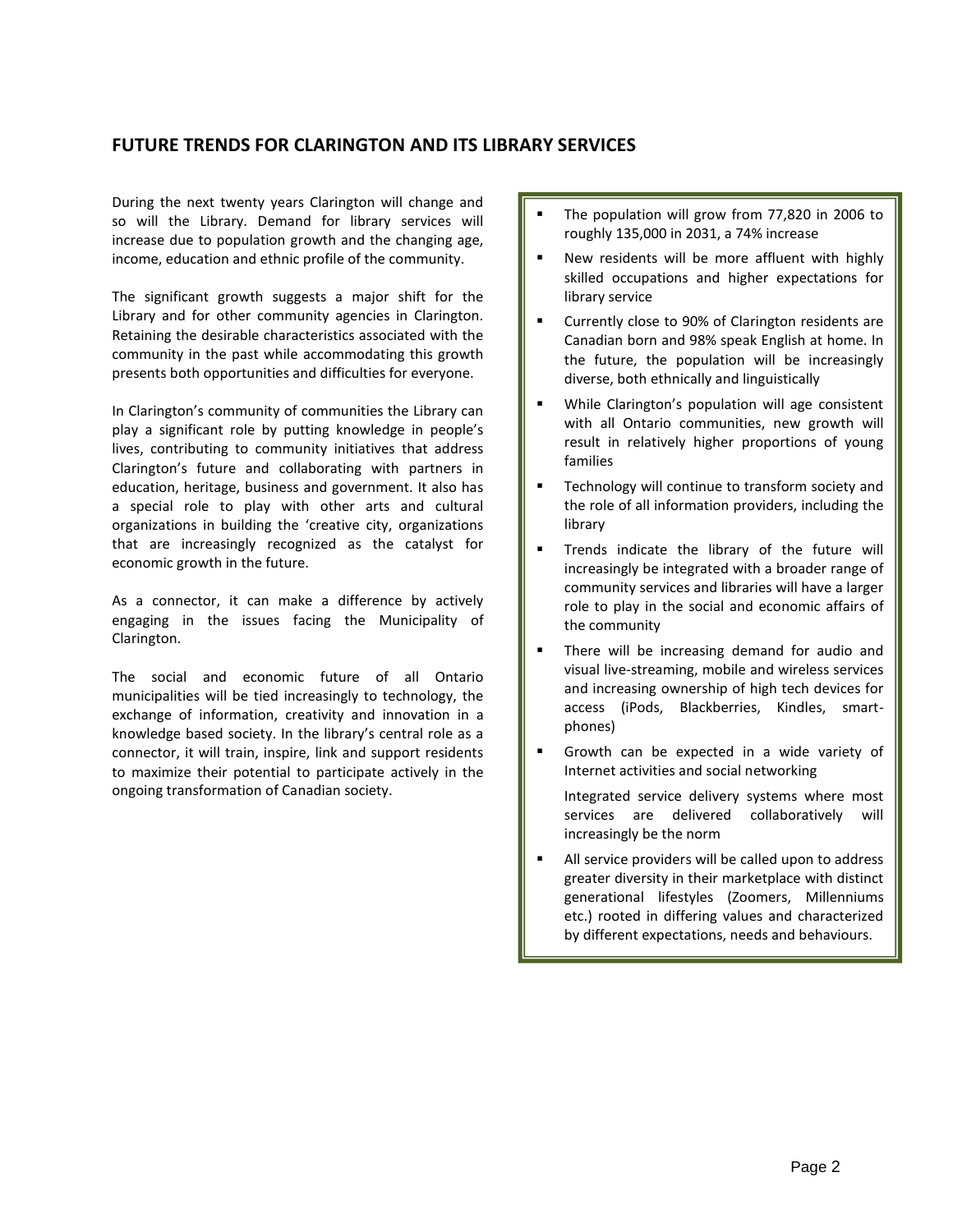## **LIBRARY VISION, MISSION AND VALUES**

Strategic planning is a delicate balance of decision-making and risk-taking, and of maintaining current purpose and successes in an as yet unknown future. The plan must balance the Library's Mission and Vision – what we do well today, and what we need to do well in the future.



## **LIBRARY VISION FOR THE FUTURE**

**Vision** is a detailed description of a compelling future for the Library. It sketches a picture of the future in enough detail for everyone involved with the Library, from community member to Board member to staff, partner and Council member, to see themselves in that future, and to be drawn to support the Library in realizing that future state. The following is our Vision:

- Clarington Public Library is a cornerstone of the community, partnering with other organizations to enhance cultural, educational and economic well-being.
- It is an accessible, welcoming, and active connector for social interaction, learning, and dialogue.
- It is a significant resource in a knowledge and information-based economy.
- It is an innovative, progressive organization widely recognized and supported in the community.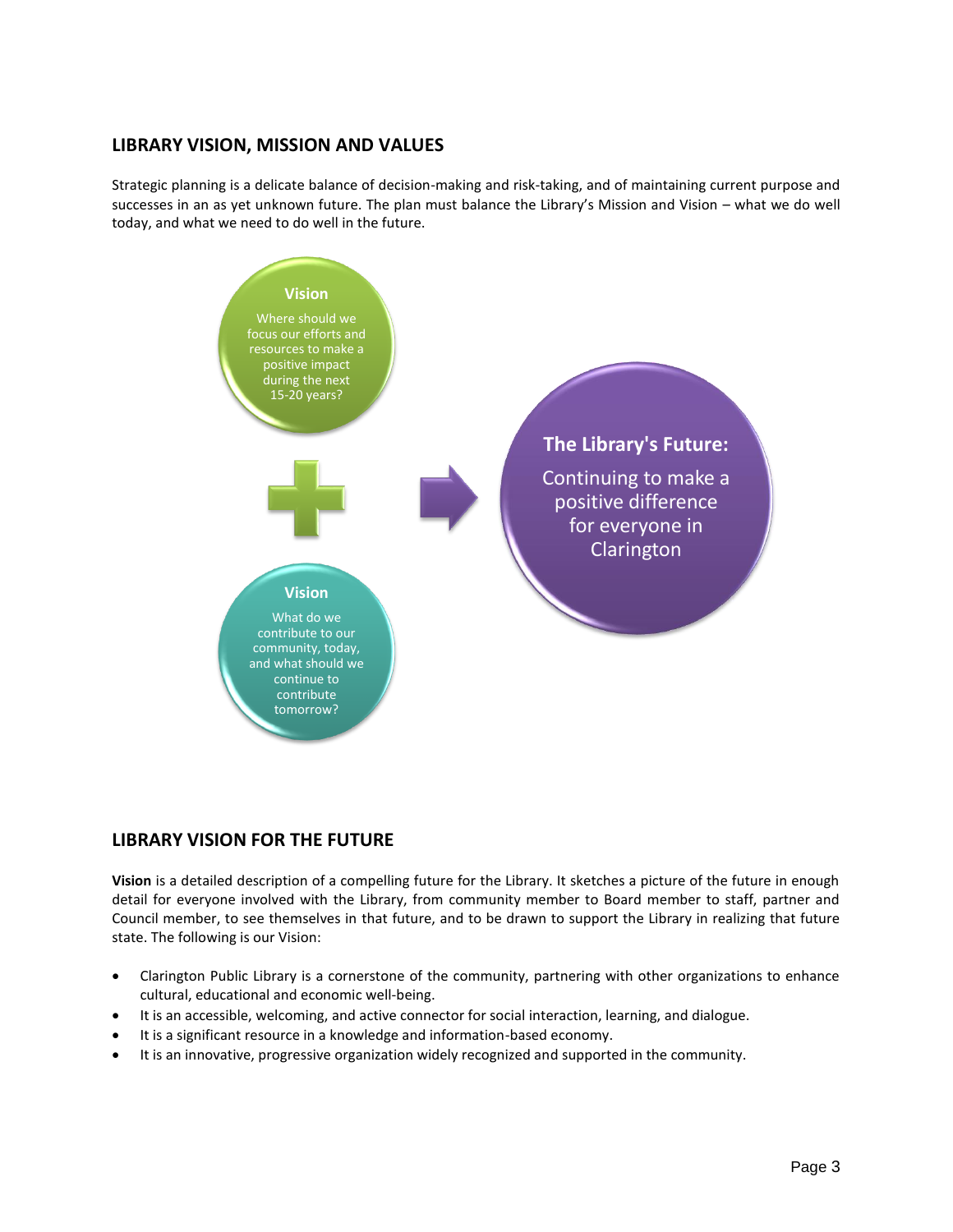#### **LIBRARY MISSION**

Mission continues to define the Library's reason for being, and its unique contribution to the community. The following is our Mission:

The Clarington Public Library empowers and enriches the lives of all Clarington residents by connecting them to responsive, accessible, high quality services and resources that support an informed citizenry, lifelong learning and love of reading.

#### **LIBRARY VALUES**

Values are those beliefs that guide the Library's operations, behaviours and decisions. When faced with difficult situations or decisions that may not be popular with all segments of the community, values will guide the actions. CPL's values are:

- **Accessibility:** Ensuring library services are accessible to the community
- **Accountability:** Taking responsibility for meeting library service needs of the community in an efficient, effective, socially and fiscally responsible manner
- **Intellectual Freedom:** Facilitating access to all expressions of knowledge and intellectual activity
- **Quality Service:** Providing customer-driven service through investments in the development of trained and knowledgeable staff, current technologies, and relevant, current resources
- **Responsiveness:** Being adaptable and flexible to changes in the community and changes in approaches to the delivery of library services
- **Teamwork and Partnerships:** Working collaboratively internally as well as externally with the community at large to maximize community resources and benefits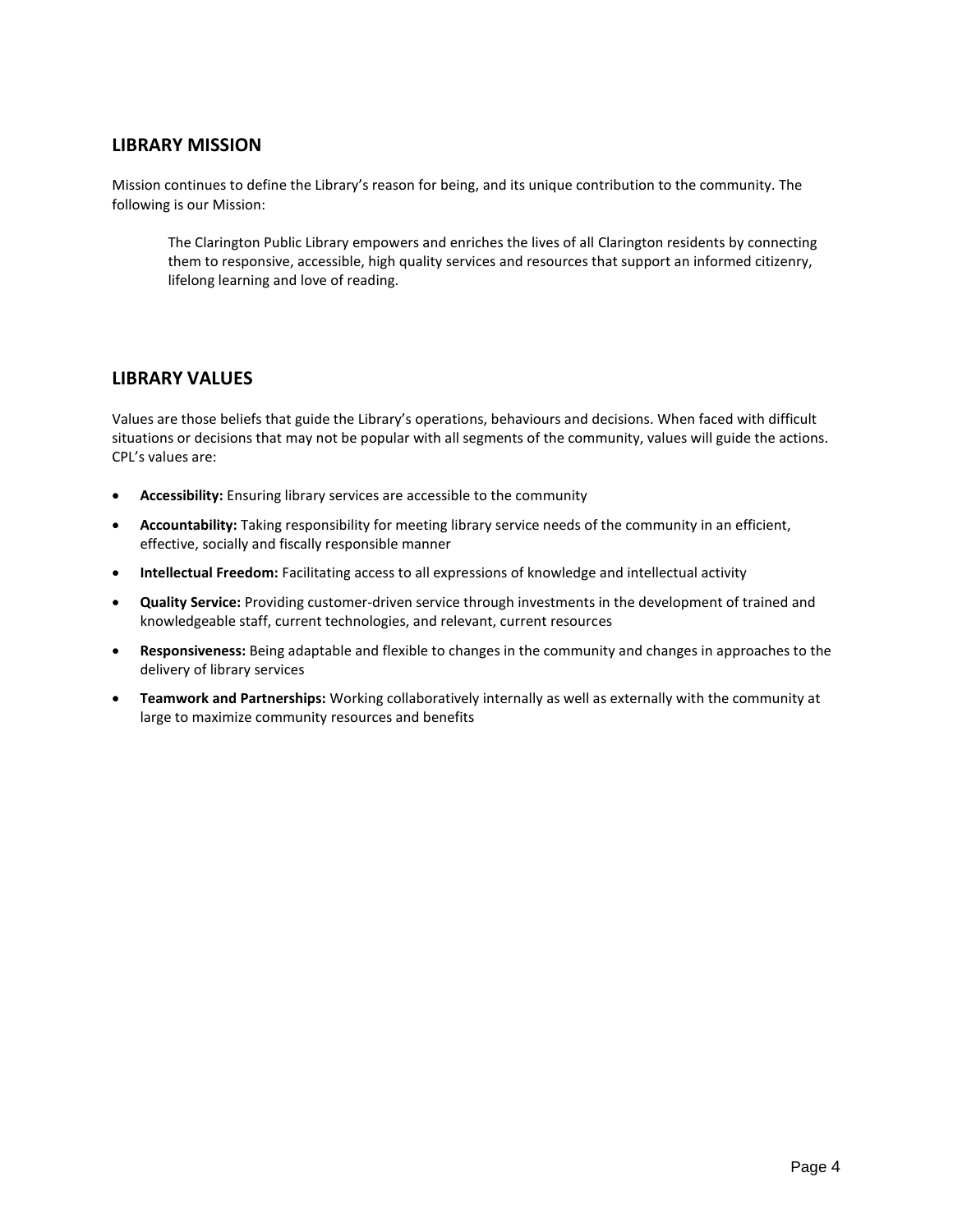## **LIBRARY STRATEGIC DIRECTIONS**

To realize the vision the Library will focus on three strategies:

- Creating Community
- Catalyzing Social Engagement
- Crafting Dynamic Services

These strategies are highly inter-related and interdependent. They do not describe all that the Library must do in the next five years; instead they describe three key areas where the Library must focus its energies and resources to impact positively the lives of Clarington residents in the changing environment. The Library will also continue to manage a strong range of services that residents currently enjoy.

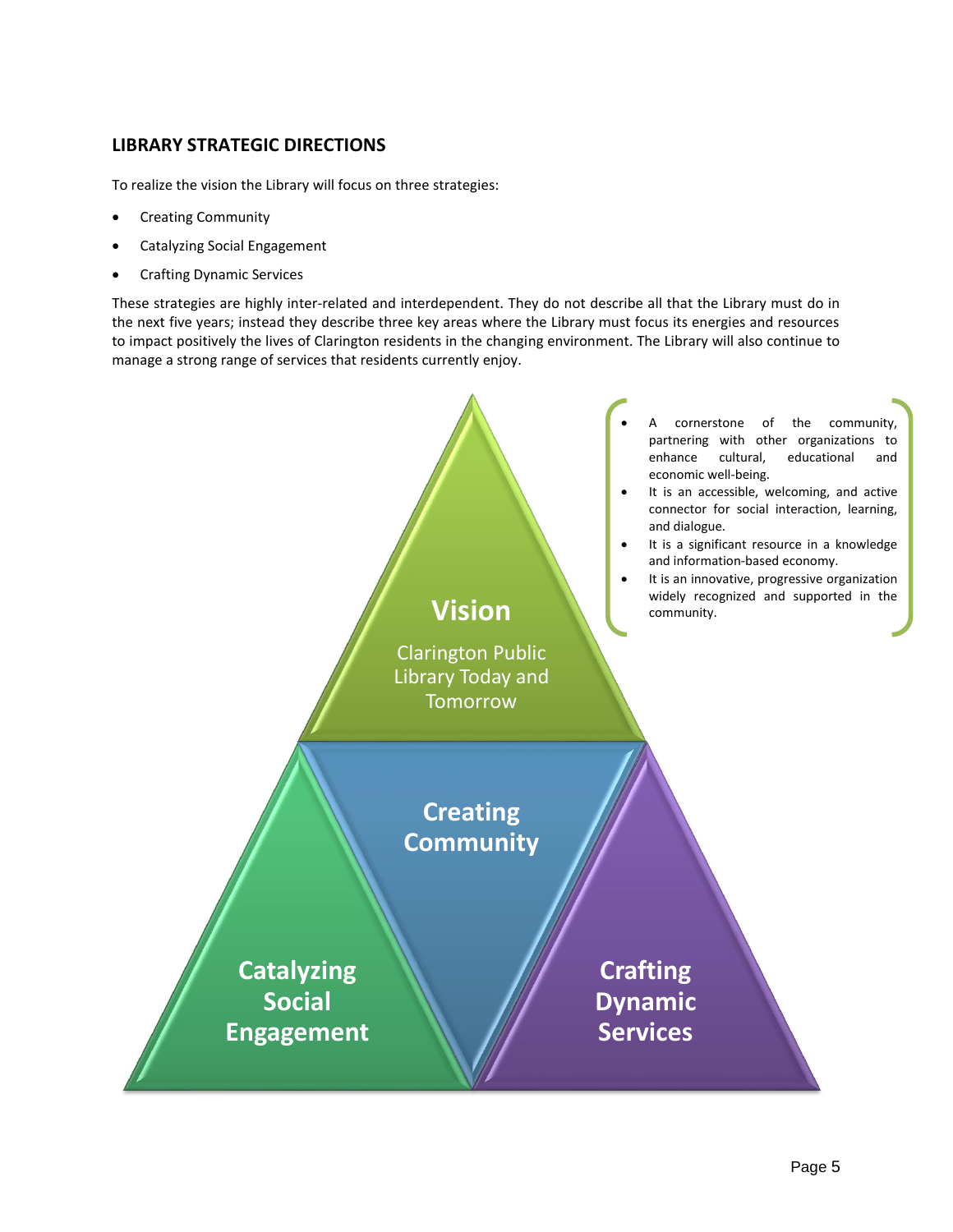## **ACTION PLANS**

**Action plans** are the key initiatives required to fulfill each Strategic Direction.

The Library Board has identified action plans and measures of success for the three key strategies. These initiatives have been identified at a broad scale, to outline clearly a course of action related to each direction. They do not identify an operational plan with day-to-day tasks, timetables and resource requirements. This level of detail will be reflected in annual operational plans prepared by staff to complement the Strategic Plan.

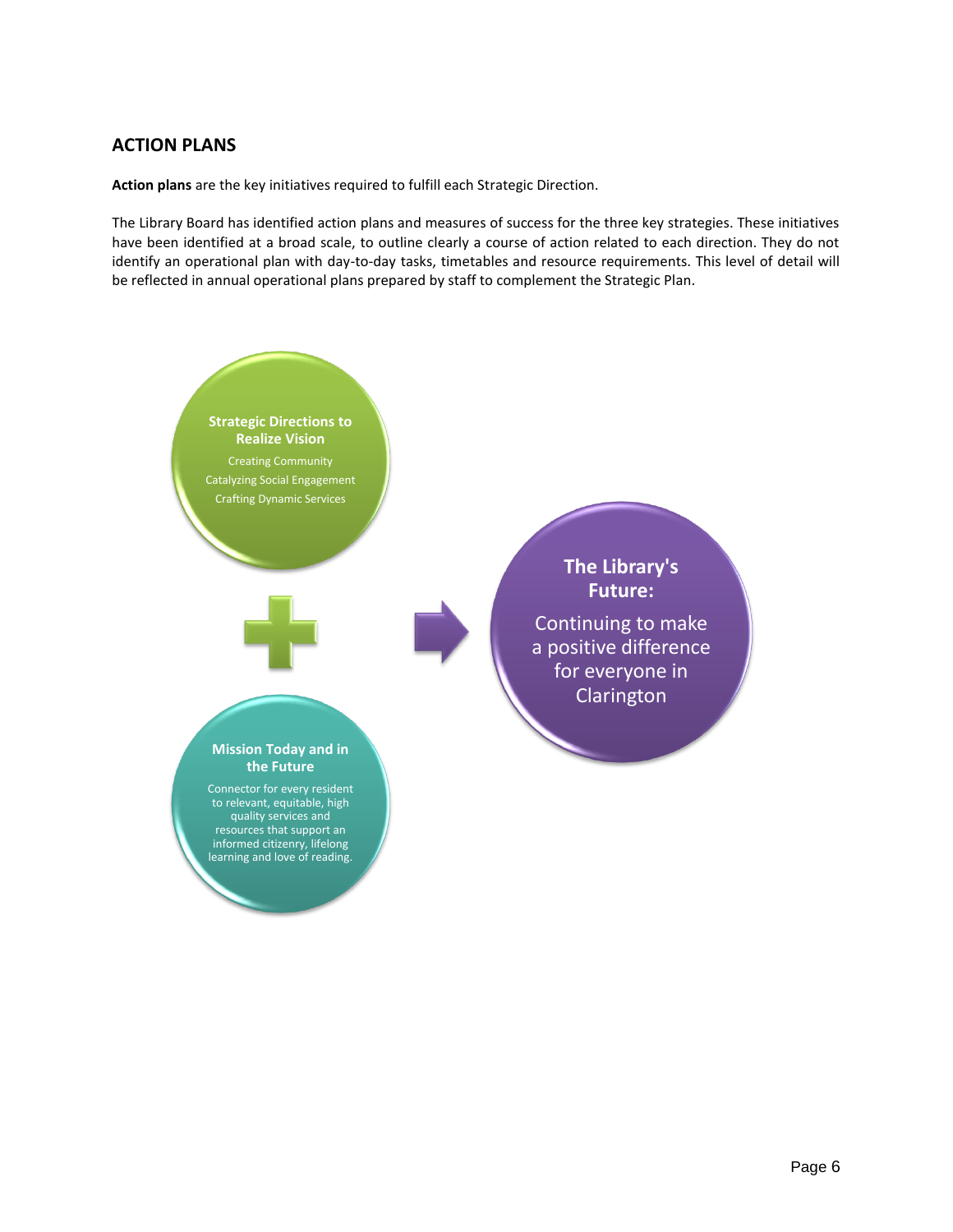#### **CREATING COMMUNITY**



Goal

**The goal is a strong, cohesive community.** 

Clarington Public Library is a cornerstone of the community, partnering with other organizations to enhance cultural, educational and economic well-being.

Our vision for the future is that the Library is a focal point for the community. We will concentrate on initiatives that result in residents recognizing the Library as:

- A familiar and well respected resource and a primary source of information on community services, events, and activities
- A physical and virtual space in which to come together
- The source for helping them identify and locate local services, explore Clarington's history, and participate in programs with residents who share their lifestyle and interests
- A place to meet neighbours, participate in community events, and gain a better understanding of their community.

## Initiatives

To realize this goal, the Library Board will:

- 1. Expand physical and virtual service delivery points
- 2. Identify best option for expanded library services in Courtice
- 3. Improve access to local history resources
- 4. Design, develop and deliver services for people new to Canada
- 5. Partner with social, health, government and local organizations to provide innovative, in-demand services and programs
- 6. Develop a marketing strategy that:
	- a) Promotes the significant role of the library in the community
	- b) Promotes the library as an accessible, welcoming, and active connector for social interaction, learning, and dialogue
	- c) Identifies the library as a destination, a "community living room" for specific community segments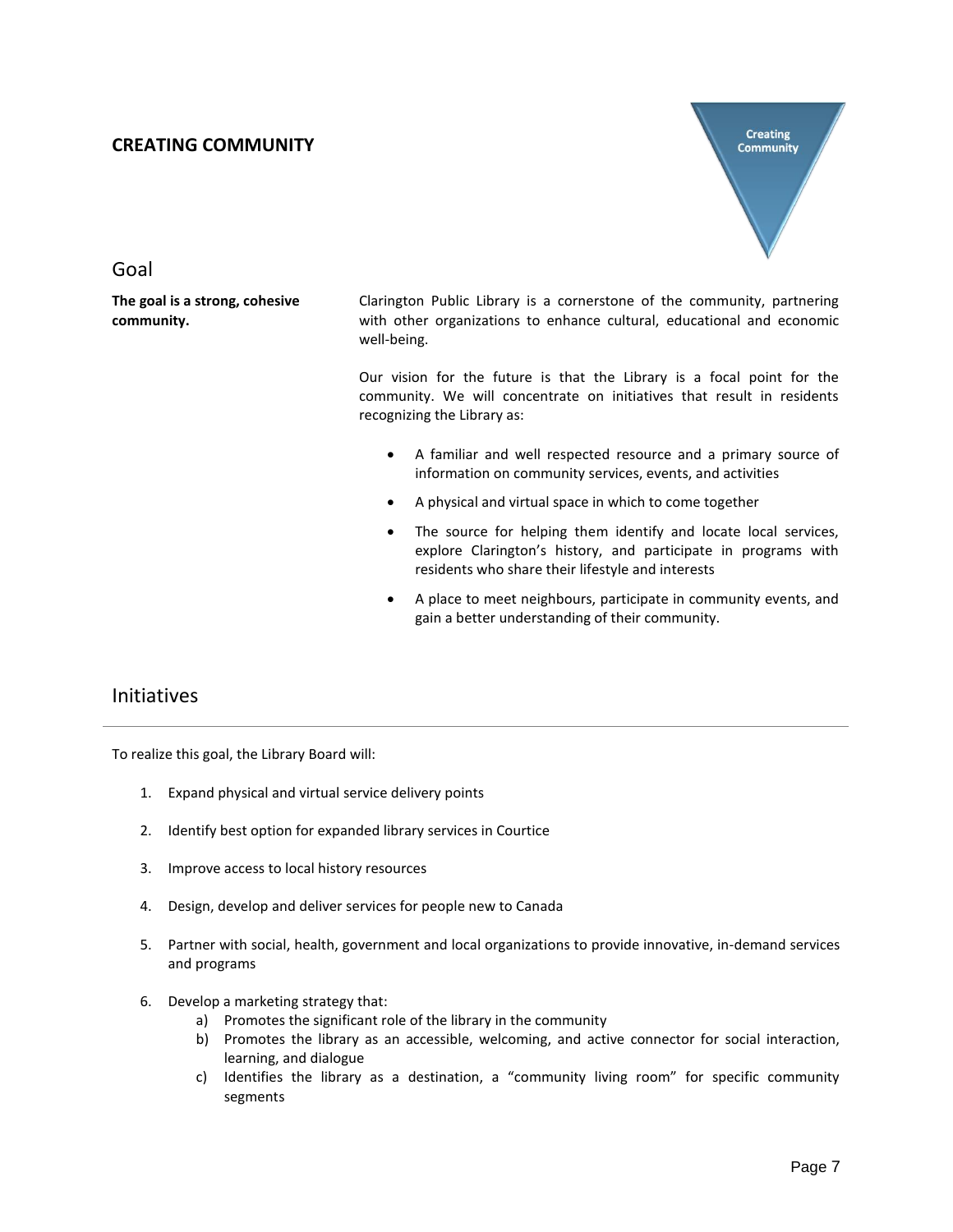#### **CATALYZING SOCIAL ENGAGEMENT**



#### Goal

**The goal is to be a catalyst for engaging Clarington's citizens in the key issues affecting the community.** 

The Library is an accessible, welcoming, and active connector for social interaction, learning, and dialogue.

A democratic society relies on public libraries to ensure the free exchange of information and support an informed citizenry. The Clarington Public Library will be a catalyst for engaging Clarington's citizens. With other organizations we will initiate innovative approaches for realizing an informed and educated community, and addressing economic, health, environmental or other issues that impact the quality of life of Clarington residents.

## Initiatives

To realize this goal, the Library Board will:

- 1. Provide resources and programs about community issues, presenting all sides of the issue
- 2. Expand the library's role in disseminating municipal information
- 3. Encourage ongoing dialogue with residents about improvement to services within available funding
- 4. Explore and expand partnerships with other organizations
	- a. joint programming to reach a broader range of the community
	- b. co-marketing
	- c. community events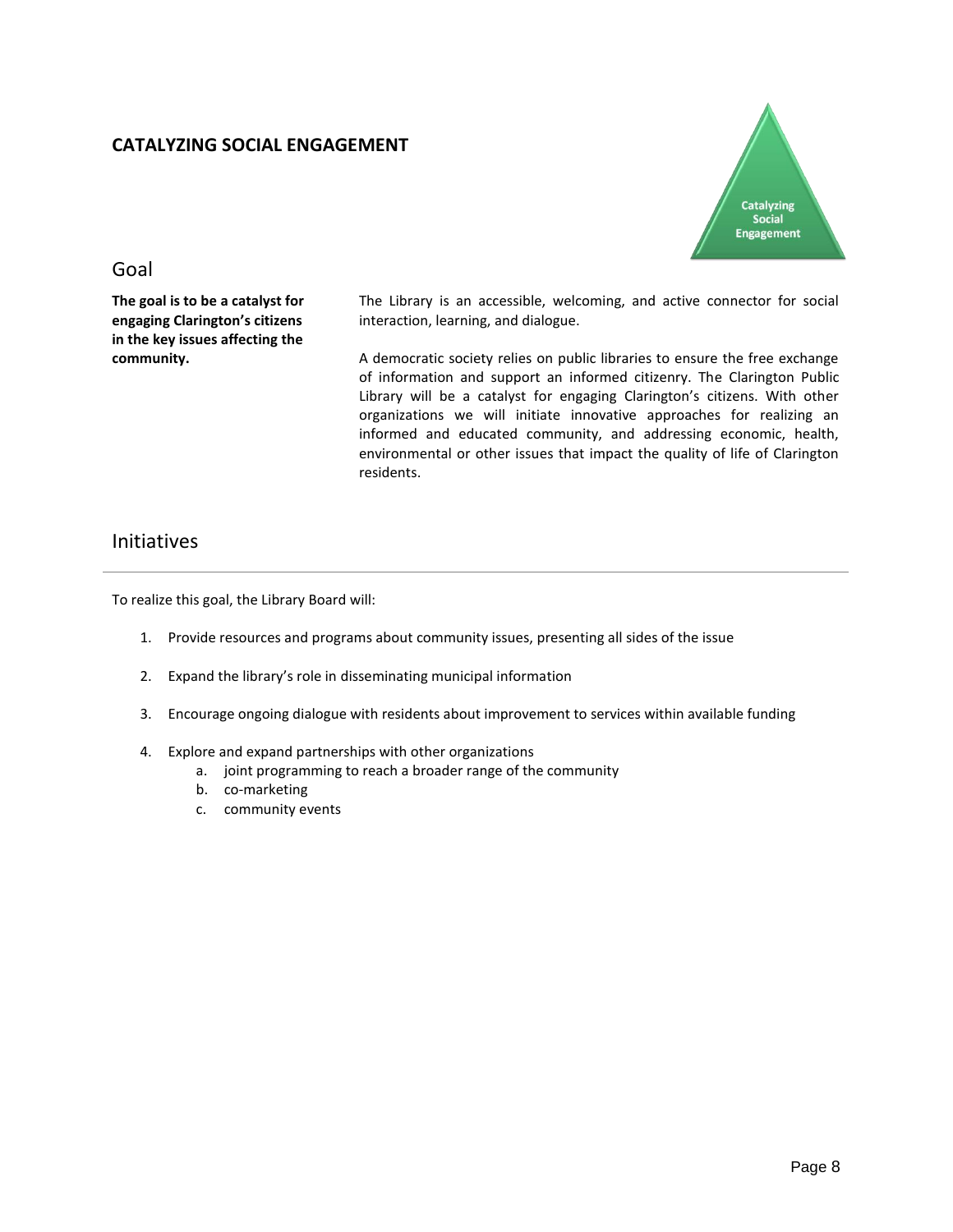#### **CRAFTING DYNAMIC SERVICES**



#### Goal

**The goal is to design, develop and deliver innovative, quality services and programs that match the needs of the community.** 

The Library is a significant resource in a knowledge and information-based economy.

The Library is an innovative, progressive organization widely recognized and supported in the community.

The Library will continue to design, develop and deliver innovative, quality services and programs that match the needs of various community segments. As technologies increasingly change our publishing, education, recreational, social, work, family and individual environments, our service portfolios will need to balance the traditional with the digital, and the virtual with the physical.

## Initiatives

To realize this goal, the Library Board will:

- 1. Identify services that need to be created, revamped or discontinued
- 2. Identify community segments not currently engaging in our services and programs, and determine appropriate services and partnerships
- 3. Define and develop literacy programs relevant for a technology-intensive world, now and in the future:
	- a. Computer literacy
	- b. Traditional literacy
	- c. Transliteracy (e.g. The ability to read, write and interact across a range of platforms, tools and media)
- 4. Build virtual content including more interactive applications and more self-service technologies
- 5. Build library staffing capacity, and capabilities, recognizing the new types of roles and competencies required by the changing and broadening social environment